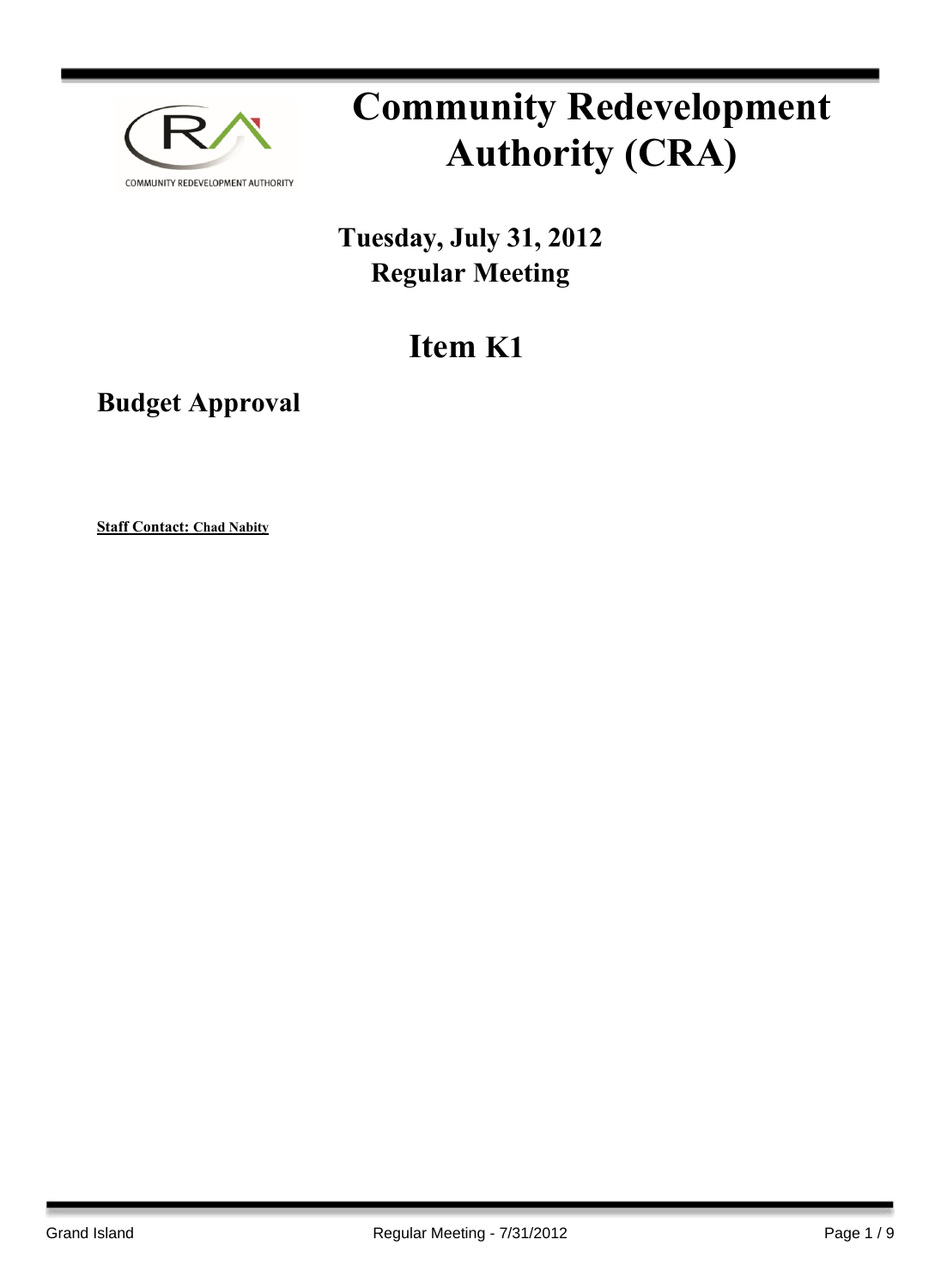July 23, 2012

From: Chad Nabity, AICP Director

To: CRA Board

Re: 2012-2013 Budget

Enclosed you will find a final draft of the 2012-2013 CRA Budget.

The 2012-2013 CRA Budget is presented with projected revenue from taxes of \$640,000 the levy from last year is being retained and includes about \$442,000 for CRA purposes including grants, façade improvements, committed projects and staffing as well as \$205,000 for Lincoln Park Pool.

Based on our recent history the budget includes \$120,000 for façade improvement. I am suggesting only \$20,000 for property acquisitions. The other projects line will drop from \$100,000 to \$50,000 this year this money could be shifted to property purchase, grants or facade improvements depending on the need. Budgeting money in other projects makes it possible for the CRA to consider purchases like heating the sheep barn at Fonner Park or helping pay for the demolition of the Aurora Coop buildings. This year will be a lean year with minimal grants or CRA funded activities. We are projecting some increase revenues from non-property tax sources including reimbursements for expenses for TIF contracts and money received on the bonds for the Poplar Street Water Project.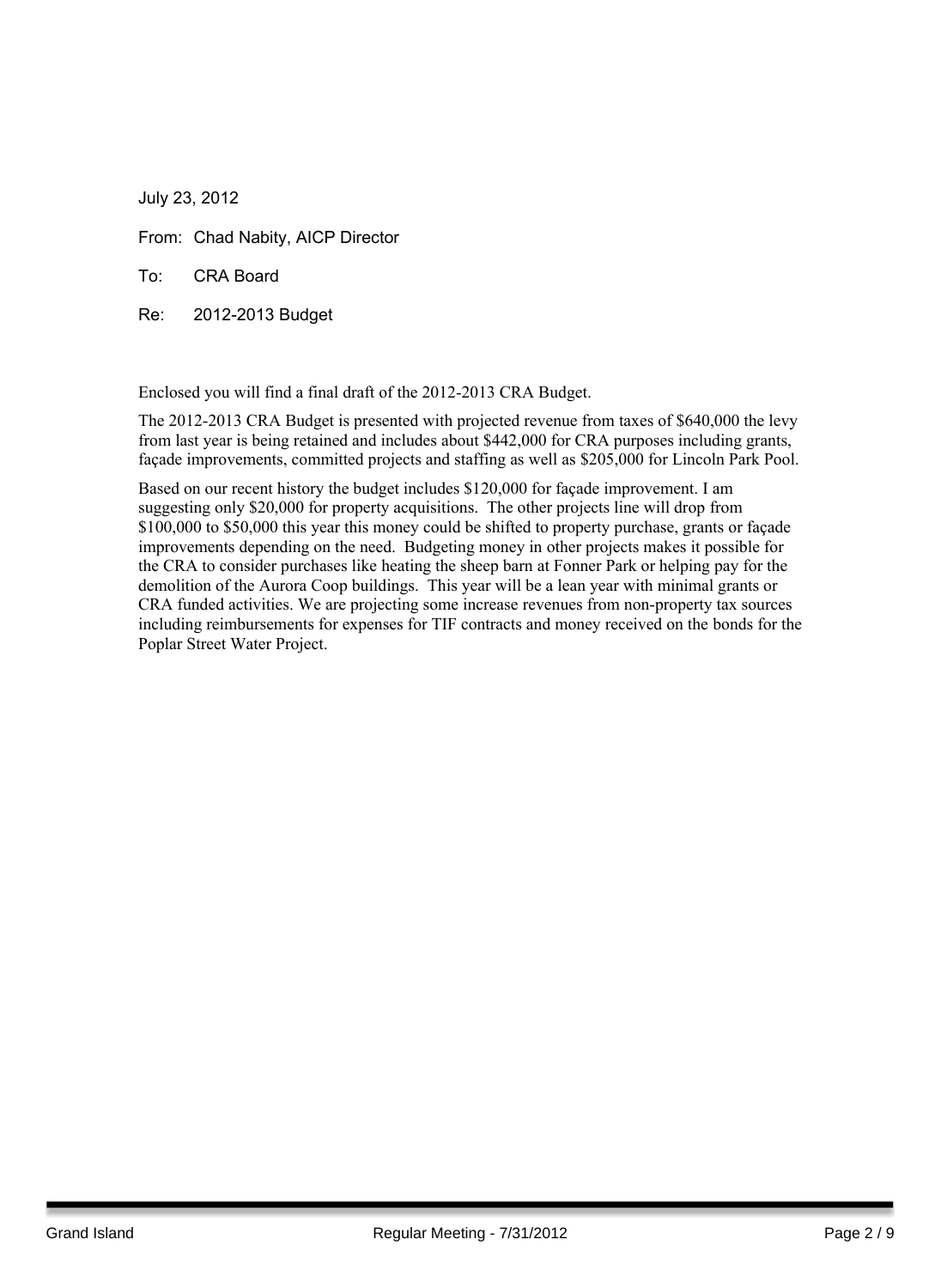|                                               | 2008<br>Actual    | 2009<br>Actual           | 2010<br>Actual      | 2011<br>Actual               | 2012<br><b>Budget</b>    | 2012<br>Forecasted       | 2013<br><b>Budget</b> |
|-----------------------------------------------|-------------------|--------------------------|---------------------|------------------------------|--------------------------|--------------------------|-----------------------|
| <b>CONSOLIDATED</b>                           |                   |                          |                     |                              |                          |                          |                       |
| <b>Beginning Cash</b><br><b>REVENUE:</b>      | 952,497           | 1,236,622                | 1,547,542           | 985,902                      | 923,823                  | 923,823                  | 298,766               |
| Property Taxes-CRA                            | 493,602           | 487,610                  | 442,832             | 421,109                      | 437,618                  | 437,618                  | 441,668               |
| Property Taxes-Lincoln Pool                   |                   |                          |                     |                              | 201,787                  | 201,787                  | 205,574               |
| Property Taxes-TIF's                          | 257,198           | 267,523                  | 205,341             | 312,136                      | 318,406                  | 365,795                  | 438,016               |
| Loan Proceeds                                 |                   |                          |                     |                              |                          | $\overline{\phantom{a}}$ |                       |
| <b>Interest Income-CRA</b>                    | 41,561            | 14,889                   | 19,804              | 2,403                        | 8,000                    | 2,000                    | 1,000                 |
| Interest Income - TIF's                       | 407               | 741                      | 334                 | 217                          |                          | $\mathbf{r}$             |                       |
| Loan Income (Poplar Street Water Line)        |                   |                          |                     |                              |                          | 1,800                    | 5,000                 |
| <b>Land Sales</b>                             | 15,152            | 47,335                   |                     | 30,000                       | 70,000                   | $\blacksquare$           | 100,000               |
| Bond Proceeds - Lincoln Pool                  |                   | $\blacksquare$           | $\overline{a}$      | $\blacksquare$               | ä,                       | $\blacksquare$           | 1,725,000             |
| Other Revenue & Motor Vehicle Tax             |                   | 24,473                   | 24,516              | 12,372                       | 10,000                   | 12,000                   | 22,000                |
| Other Revenue - TIF's                         |                   |                          |                     | 12,143                       | 1,000                    |                          |                       |
| <b>TOTAL REVENUE</b>                          | 807,920           | 842,571                  | 692,826             | 790,379                      | 1,046,811                | 1,021,000                | 2,938,258             |
| <b>TOTAL RESOURCES</b>                        | 1,760,417         | 2,079,193                | 2,240,368           | 1,776,281                    | 1,970,634                | 1,944,823                | 3,237,024             |
| <b>EXPENSES</b>                               |                   |                          |                     |                              |                          |                          |                       |
| Auditing & Accounting                         | 5,000             | 7,601                    | 5,392               | 4,998                        | 5,000                    | 4,000                    | 5,000                 |
| <b>Legal Services</b>                         | 2,143             | 4,829                    | 3,060               | 2,389                        | 10,000                   | 3,000                    | 3,000                 |
| <b>Consulting Services</b>                    | $\blacksquare$    | $\blacksquare$           | $\blacksquare$      | ä,                           | 10,000                   | 5,000                    | 10,000                |
| <b>Contract Services</b>                      | 34,362            | 26,122                   | 173,875             | 78,795                       | 55,000                   | 55,000                   | 55,000                |
| Printing & Binding                            | 568               | $\blacksquare$           | ÷,                  | $\blacksquare$               | 1,000                    | $\blacksquare$           | 1,000                 |
| Other Professional Services                   | 4,112             |                          |                     | 6,393                        | 5,000                    |                          | 5,000                 |
| General Liability Insurance                   | $\blacksquare$    | $\overline{\phantom{a}}$ | $\blacksquare$      | $\blacksquare$               | 250                      | 250                      | 250                   |
| Postage                                       | 142               | 159                      | 202                 | 712                          | 200                      | 200                      | 200                   |
| <b>Legal Notices</b>                          | 828               | 750                      | 613                 | 881                          | 800                      | 1,500                    | 2,500                 |
| Licenses & Fees                               | $\blacksquare$    |                          | $\sim$              | $\overline{a}$               | $\overline{\phantom{a}}$ | $\blacksquare$           |                       |
| Travel & Training                             |                   |                          |                     | $\blacksquare$               | 1,000                    | 200                      | 1,000                 |
| Other Expenditures                            |                   |                          |                     | 94                           | 500                      | $\mathbf{r}$             |                       |
| Office Supplies                               | 105               | 38                       | 328                 | 746                          | 500                      | 300                      | 300                   |
| Supplies                                      | $\blacksquare$    |                          |                     |                              | 300                      | $\blacksquare$           | 300                   |
| Land                                          | 33,090            | 129                      | 448,720             | 2,002                        | 100,000                  | $\overline{\phantom{a}}$ | 20,000                |
| Façade Improvement-to be applied for          | 207,871           | 241,793                  | 354,015             | 442,155                      | 150,000                  | 231,000                  | 120,000               |
| <b>Lincoln Pool Bond Proceeds pay out</b>     |                   |                          | $\overline{a}$      |                              | $\blacksquare$           | $\blacksquare$           | 1,725,000             |
| Other Projects                                |                   | 2,858                    |                     | $\overline{a}$               | 100,000                  | 244,312                  | 50,000                |
| Property Taxes South Locust Project           |                   |                          |                     |                              | 11,000                   | 11,000                   | 11,000                |
| 2nd Street BID                                |                   |                          |                     | $\qquad \qquad \blacksquare$ | $\overline{\phantom{a}}$ | $\blacksquare$           | $\blacksquare$        |
| Outstanding Façade Improvement Grants         |                   |                          |                     |                              | 500,000                  | 400,000                  | 318,000               |
| Railroad Horns                                |                   |                          |                     |                              | 240,000                  | 144,500                  |                       |
| Other Committed Projects                      |                   |                          |                     |                              | 97,500                   | 60,000                   | 134,000               |
| Property Management                           |                   |                          |                     |                              |                          |                          |                       |
| <b>Bond Payment /Fees</b>                     |                   |                          |                     |                              | 120,787                  | $\blacksquare$           | 205,574               |
| Debt-Lincoln Pool                             |                   |                          |                     |                              | 80,000                   | 120,000                  |                       |
| <b>Bond Principal</b>                         | 142,543           | 161,927                  | 199,617             | 255,618                      | 267,659                  | 314,934                  | 396,334               |
| <b>Bond Interest</b><br><b>TOTAL EXPENSES</b> | 93,031<br>523,795 | 85,445<br>531,650        | 74,453<br>1,260,276 | 63,170<br>857,952            | 50,747<br>1,807,243      | 50,861<br>1,646,057      | 41,682<br>3,105,140   |
|                                               |                   |                          |                     |                              |                          |                          |                       |
| <b>INCREASE(DECREASE) IN CASH</b>             | 284,125           | 310,920                  | (567, 451)          | (67, 572)                    | (760, 432)               | (625, 057)               | (166, 882)            |
| <b>ENDING CASH</b>                            | 1,236,622         | 1,547,542                | 980,091             | 918,329                      | 163,391                  | 298,766                  | 131,884               |
| <b>LESS COMMITMENTS</b>                       |                   |                          |                     |                              |                          |                          |                       |
| <b>AVAILABLE CASH</b>                         | 1,236,622         | 1,547,542                | 980,091             | 918,329                      | 163,391                  | 298,766                  | 131,884               |
| <b>CRA CASH</b>                               | 1,144,841         | 1,449,401                | 938,028             | 870,571                      | 115,633                  | 169,221                  | 2,339                 |
| <b>LINCOLN POOL CASH</b>                      |                   |                          |                     |                              |                          | 81,787                   | 81,787                |
| <b>TIF CASH</b>                               | 91,781            | 98,141                   | 42,063              | 47,758                       | 47,758                   | 47,758                   | 47,758                |
| <b>TOTAL CASH</b>                             | 1,236,622         | 1,547,542                | 980,091             | 918,329                      | 163,391                  | 298,766                  | 131,884               |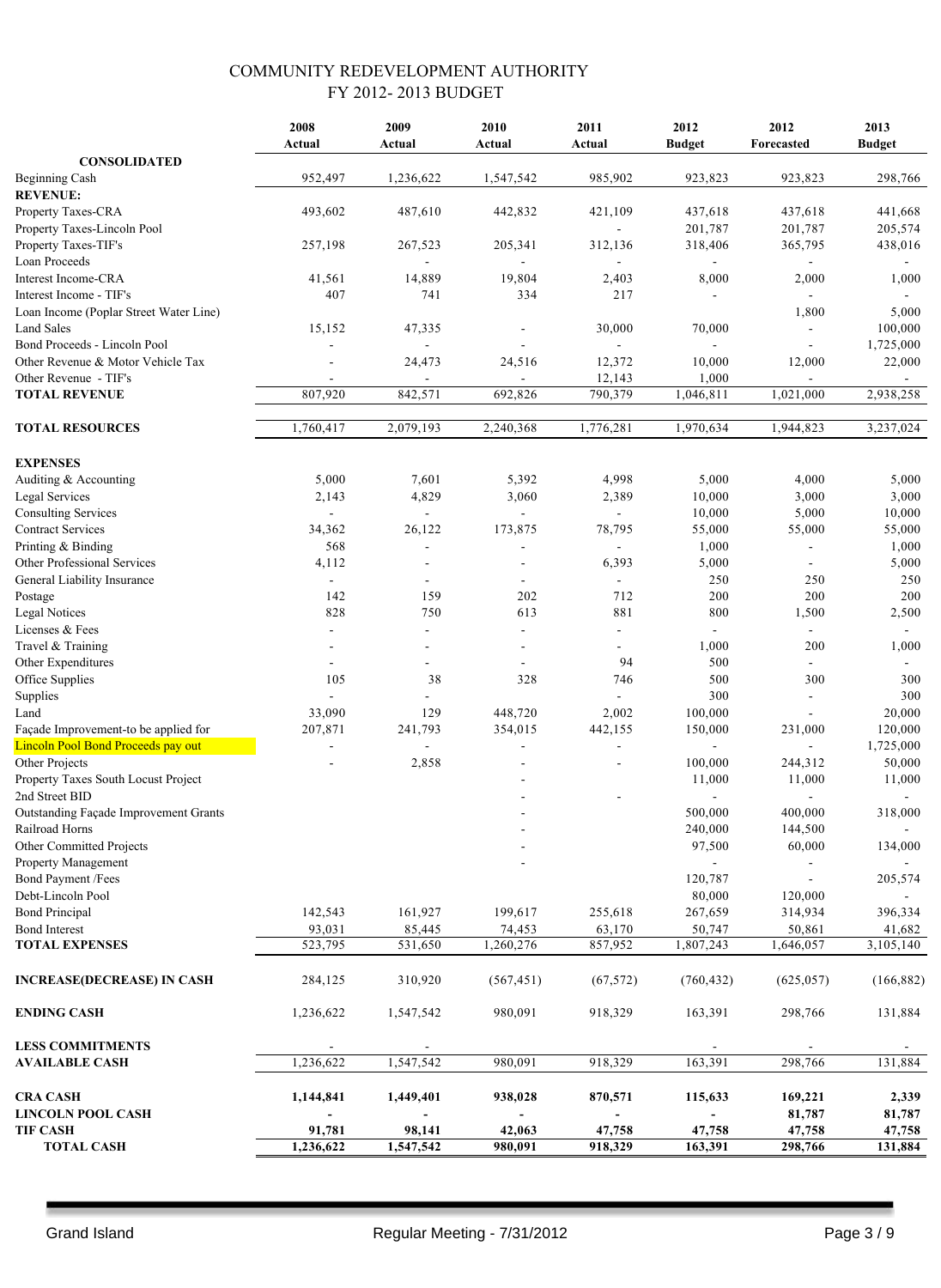|                                        | 2008<br>Actual         | 2009<br>Actual | 2010<br>Actual | 2011<br>Actual  | 2012<br><b>Budget</b> | 2012<br>Forecasted | 2013<br><b>Budget</b> |
|----------------------------------------|------------------------|----------------|----------------|-----------------|-----------------------|--------------------|-----------------------|
| <b>CRA</b>                             |                        |                |                | <b>REVENUES</b> |                       |                    |                       |
| <b>GENERAL OPERATIONS: 01</b>          |                        |                |                |                 |                       |                    |                       |
| <b>Property Taxes</b>                  | 493,602                | 487,610        | 442,832        | 421,109         | 437,618               | 437,618            | 441,668               |
| Property Taxes-Lincoln Pool Levy       |                        |                |                |                 | 201,787               | 201,787            | 205,574               |
| Interest Income                        | 41,561                 | 14,889         | 19,804         | 2,403           | 8,000                 | 2,000              | 1,000                 |
| Loan Income (Poplar Street Water Line) |                        |                |                |                 | $\blacksquare$        | 1,800              | 5,000                 |
| <b>Land Sales</b>                      |                        | 47,335         |                | 30,000          | 70,000                | $\blacksquare$     | 100,000               |
| <b>Bond Proceeds Lincoln Pool</b>      |                        |                |                |                 |                       |                    | 1,725,000             |
| Other Revenue & Motor Vehicle Tax      | 1,300                  | 8,959          | 12,156         | 12,372          | 10,000                | 12,000             | 22,000                |
| <b>TOTAL</b>                           | $\overline{536}$ , 463 | 558,792        | 474,791        | 465,884         | 727,405               | 655,205            | 2,500,242             |
| <b>GILI TRUST-07</b>                   |                        |                |                |                 |                       |                    |                       |
| Property Taxes                         | 66,410                 | 65,817         | 65,694         | 66,223          | 32,890                | 32,890             |                       |
| Interest Income                        | $\sim$                 |                |                | 12              |                       |                    |                       |
| Other Revenue                          | 1,108                  | 277            | 8              |                 |                       |                    |                       |
| <b>TOTAL</b>                           | 67,518                 | 66,094         | 65,702         | 66,235          | 32,890                | 32,890             | $\blacksquare$        |
| <b>CHERRY PARK LTD II-08</b>           |                        |                |                |                 |                       |                    |                       |
| Property Taxes                         | 62,743                 | 91,836         | 32,832         | 63,374          | 59,180                | 59,180             | 59,180                |
| Interest Income                        | 251                    | 497            | 301            | 186             | $\overline{a}$        | $\sim$             |                       |
| Other Revenue                          |                        |                |                |                 |                       |                    |                       |
| <b>TOTAL</b>                           | 62,994                 | 92,334         | 33,133         | 63,561          | 59,180                | 59,180             | 59,180                |
| <b>GENTLE DENTAL-09</b>                |                        |                |                |                 |                       |                    |                       |
| <b>Property Taxes</b>                  | 3,497                  | 4,427          | 4,479          | 4,512           | 4,202                 | 4,202              | 4,202                 |
| Interest Income                        | 3                      | 1              | $\overline{c}$ | $\sqrt{2}$      | ÷,                    |                    |                       |
| Other Revenue                          | 947                    | 2,610          | $\sim$         | $\sim$          |                       |                    |                       |
| <b>TOTAL</b>                           | 4,447                  | 7,037          | 4,481          | 4,514           | 4,202                 | 4,202              | 4,202                 |
| <b>PROCON TIF-10</b>                   |                        |                |                |                 |                       |                    |                       |
| Property Taxes                         | 18,138                 | 17,925         | 17,972         | 18,163          | 19,162                | 19,162             | 19,162                |
| <b>Interest Income</b>                 | 53                     | 36             | 5              | $\overline{4}$  |                       | $\overline{a}$     |                       |
| Other Revenue                          | 972                    | 232            | 1,172          | 1,555           |                       |                    |                       |
| <b>TOTAL</b>                           | 19,163                 | 18,193         | 19,148         | 19,722          | 19,162                | 19,162             | 19,162                |
| <b>WALNUT HOUSING PROJECT-11</b>       |                        |                |                |                 |                       |                    |                       |
| Property Taxes                         | 93,632                 | 62,942         | 33,089         | 63,871          | 74,472                | 74,472             | 74,472                |
| Interest Income                        | 100                    | 207            | 26             | 13              |                       | ÷,                 |                       |
| Other Revenue                          | 10,825                 | 12,395         | 11,180         | 10,588          |                       |                    |                       |
| <b>TOTAL</b>                           | 104,557                | 75,544         | 44,296         | 74,471          | 74,472                | 74,472             | 74,472                |
| <b>BRUNS PET GROOMING-12</b>           |                        |                |                |                 |                       |                    |                       |
| <b>Property Taxes</b>                  | 9,536                  | 9,575          | 10,502         | 6,727           | 11,000                | 13,170             | 13,500                |
| Interest Income                        |                        |                |                |                 |                       |                    |                       |
| <b>TOTAL</b>                           | 9,536                  | 9,575          | 10,502         | 6,727           | 11,000                | 13,170             | 13,500                |
|                                        |                        |                |                |                 |                       |                    |                       |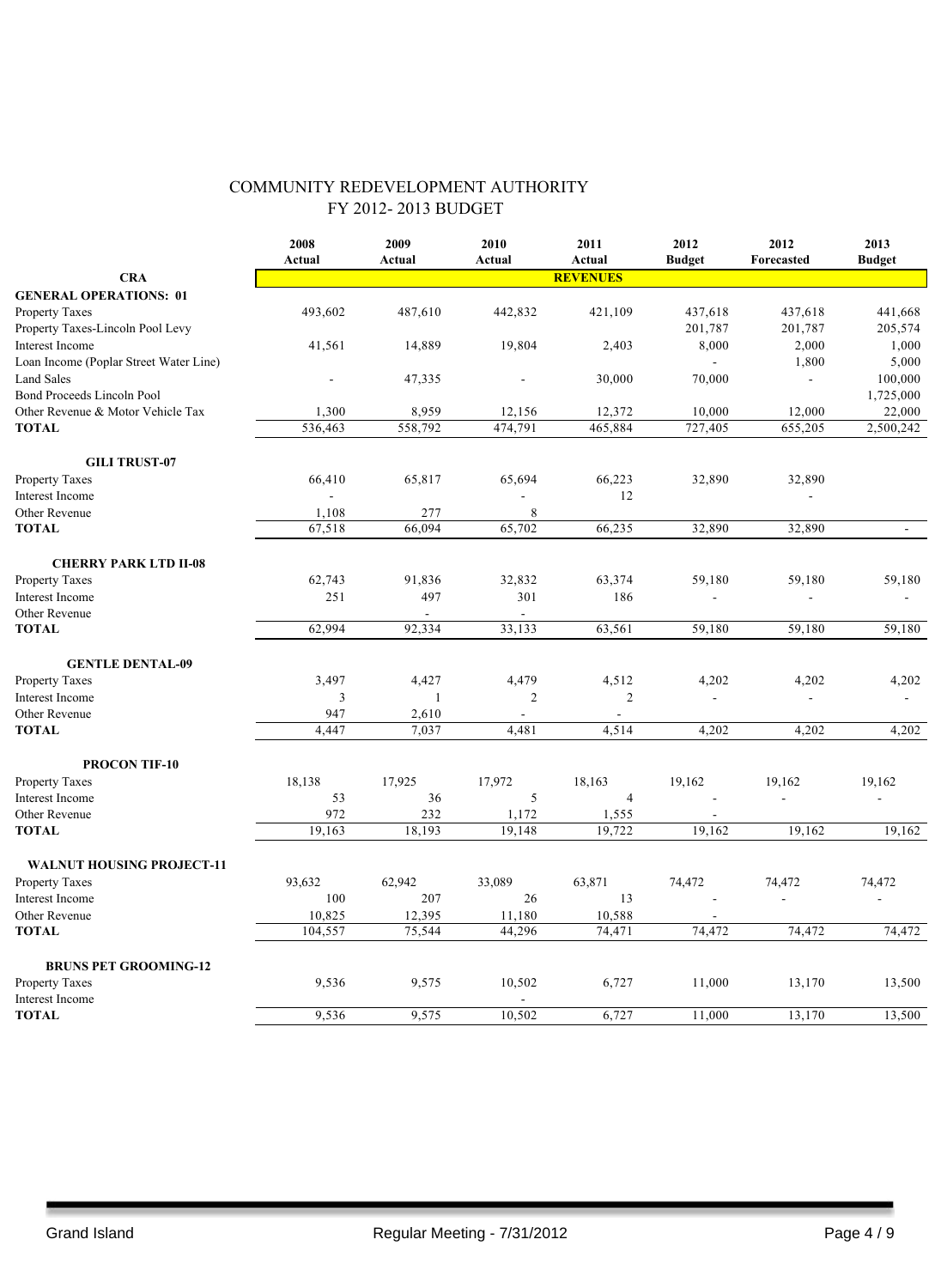|                                                                    | 2008<br>Actual                   | 2009<br>Actual                     | 2010<br>Actual                   | 2011<br>Actual           | 2012<br><b>Budget</b>    | 2012<br>Forecasted               | 2013<br><b>Budget</b> |
|--------------------------------------------------------------------|----------------------------------|------------------------------------|----------------------------------|--------------------------|--------------------------|----------------------------------|-----------------------|
| <b>GIRAD VET CLINIC-13</b><br>Property Taxes                       | 3,242                            | 4,940                              | 13,855                           | 350                      | 14,000                   | 14,037                           | 14,500                |
| Interest Income<br><b>TOTAL</b>                                    | 3,242                            | 4,940                              | 13,855                           | 350                      | 14,000                   | 14,037                           | 14,500                |
| <b>GEDDES ST APTS - PROCON-14</b><br>Property Taxes                |                                  | 1,195                              | 14,809                           | 29,185                   | 30,000                   | 28,591                           | 30,000                |
| Interest Income<br><b>TOTAL</b>                                    | $\overline{a}$                   | 1,195                              | 14,809                           | 29,185                   | $\overline{30,000}$      | 28,591                           | 30,000                |
| <b>SOUTHEAST CROSSINGS-15</b>                                      |                                  |                                    |                                  |                          |                          |                                  |                       |
| Property Taxes<br>Interest Income                                  | $\blacksquare$<br>÷,             | 8,866<br>$\blacksquare$            | 12,109<br>$\sim$                 | 12,200<br>12,200         | 14,000<br>$\blacksquare$ | 8,674<br>$\blacksquare$<br>8,674 | 12,000<br>$\sim$      |
| <b>TOTAL</b>                                                       |                                  | 8,866                              | 12,109                           |                          | 14,000                   |                                  | 12,000                |
| <b>POPLAR STREET WATER-16</b><br>Property Taxes<br>Interest Income |                                  |                                    |                                  | $\overline{\phantom{0}}$ | 1,000<br>$\blacksquare$  | 1,826<br>$\omega$                | 2,500                 |
| Other Revenue<br><b>TOTAL</b>                                      | $\blacksquare$                   | $\sim$                             | $\blacksquare$                   | $\blacksquare$           | 1,000<br>2,000           | 1,826                            | 2,500                 |
| <b>CASEY'S FIVE POINTS-17</b><br>Property Taxes<br>Interest Income |                                  |                                    |                                  | 4,429                    | 15,000                   | 8,670                            | 10,000                |
| TOTAL CASEY'S FIVE POINTS                                          | $\blacksquare$<br>$\blacksquare$ | $\sim$<br>$\overline{\phantom{a}}$ | $\blacksquare$<br>$\blacksquare$ | 4,429                    | $\blacksquare$<br>15,000 | 8,670                            | 10,000                |
| <b>SOUTHPOINTE HOTEL-18</b><br>Property Taxes<br>Interest Income   |                                  |                                    |                                  | 41,479                   | 22,000                   | 88,000                           | 90,000                |
| TOTAL SOUTHPOINTE HOTEL                                            | $\blacksquare$                   | $\mathbf{u}$                       | $\blacksquare$                   | 41,479                   | 22,000                   | 88,000                           | 90,000                |
| <b>TODD ENCK-19</b><br>Property Taxes                              |                                  |                                    |                                  | 1,622                    | 5,500                    | 3,126                            | 2,500                 |
| Interest Income<br><b>TOTAL TC ENCK</b>                            | $\mathbf{r}$                     | $\mathbf{r}$                       | ÷,                               | 1,622                    | 5,500                    | 3,126                            | 2,500                 |
| <b>SKAGWAY - 20</b><br>Property Taxes                              |                                  |                                    |                                  |                          |                          |                                  | 55,000                |
| Interest Income<br>TOTAL JOHN SCHULTE CONSTRUCTION                 |                                  |                                    |                                  | $\blacksquare$           | $\blacksquare$           | $\overline{\phantom{a}}$         | 55,000                |
| JOHN SCHULTE CONSTRUCTION-21<br><b>Property Taxes</b>              |                                  |                                    |                                  |                          | 3,000                    | 4,448                            | 6,000                 |
| Interest Income<br>TOTAL JOHN SCHULTE CONSTRUCTION                 |                                  |                                    |                                  | L.                       | 3,000                    | 4,448                            | 6,000                 |
| PHARMACY PROPERTIES INC-22<br>Property Taxes                       |                                  |                                    |                                  |                          | 8,000                    | 5,347                            | 11,000                |
| Interest Income<br><b><i>FOTAL PHARMACY PROPERTIES INC</i></b>     |                                  |                                    |                                  |                          | 8,000                    | ÷.<br>5,347                      | 11,000                |
| <b>KEN-RAY LLC-23</b><br>Property Taxes<br>Interest Income         |                                  |                                    |                                  |                          | 5,000                    |                                  | 34,000                |
| TOTAL KEN-RAY LLC                                                  |                                  | $\blacksquare$                     | $\blacksquare$                   | ä,                       | 5,000                    | $\omega$                         | 34,000                |
| <b>TOTAL REVENUE</b>                                               | 807,920                          | 842,571                            | 692,826                          | 790,379                  | 1,046,811                | 1,021,000                        | 2,883,258             |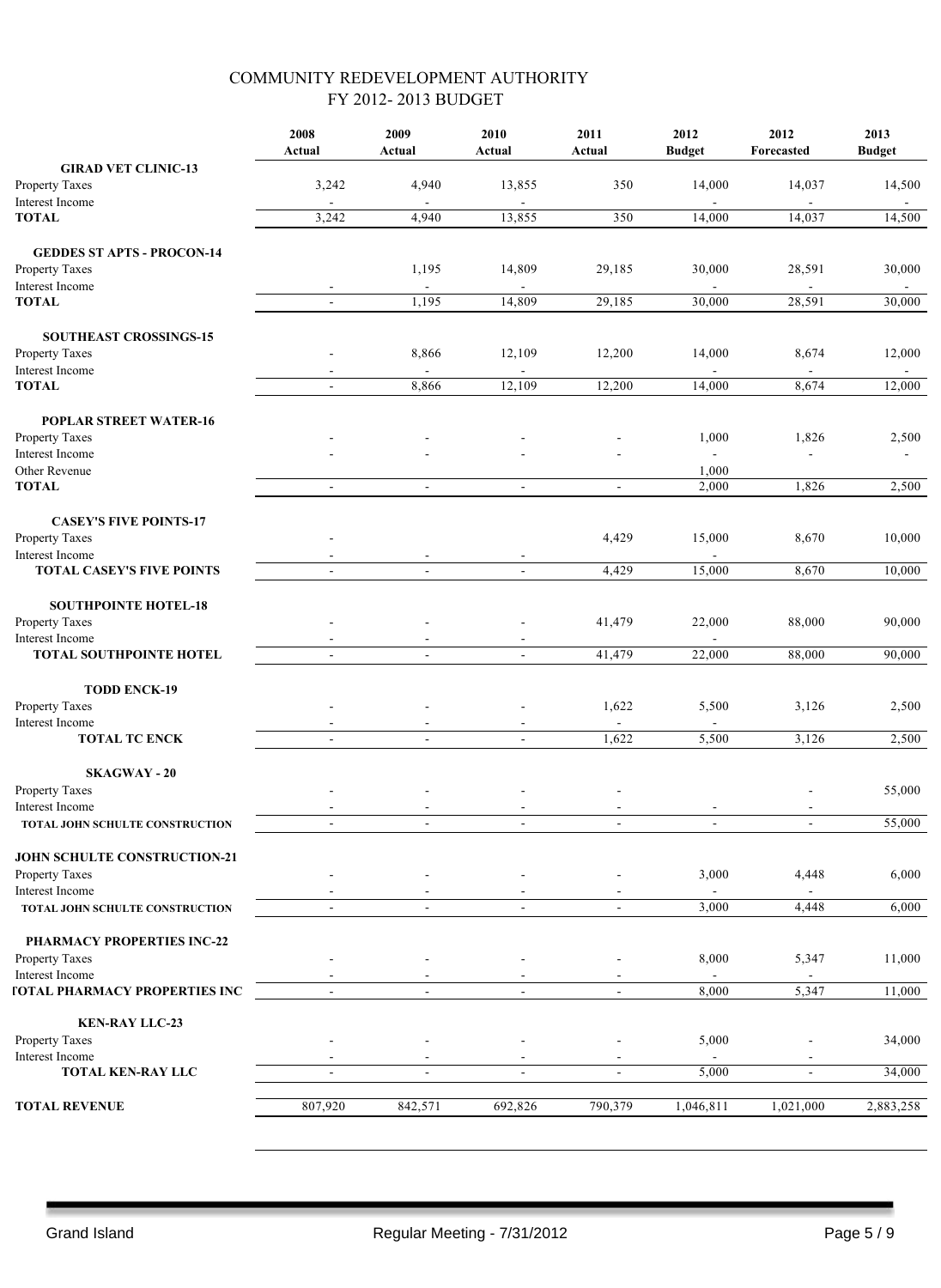|                                                                      | 2008    | 2009    | 2010           | 2011                     | 2012          | 2012                     | 2013           |
|----------------------------------------------------------------------|---------|---------|----------------|--------------------------|---------------|--------------------------|----------------|
|                                                                      | Actual  | Actual  | Actual         | Actual                   | <b>Budget</b> | Forecasted               | <b>Budget</b>  |
| <b>EXPENSES</b>                                                      |         |         |                | <b>EXPENSES</b>          |               |                          |                |
| <b>CRA</b><br><b>GENERAL OPERATIONS: 01</b>                          |         |         |                |                          |               |                          |                |
|                                                                      | 5,000   | 7,601   | 4,392          | 3,998                    |               | 4,000                    | 5,000          |
| Auditing & Accounting                                                |         |         |                |                          | 5,000         |                          |                |
| <b>Legal Services</b>                                                | 2,143   | 4,829   | 3,060          | 2,389                    | 10,000        | 3,000                    | 3,000          |
| <b>Consulting Services</b>                                           |         |         |                |                          | 10,000        | 5,000                    | 10,000         |
| <b>Contract Services</b>                                             | 34,362  | 26,122  | 84,977         | 40,666                   | 55,000        | 55,000                   | 55,000         |
| Printing & Binding                                                   | 568     |         |                |                          | 1,000         | $\overline{\phantom{a}}$ | 1,000          |
| Other Professional Services                                          | 4,112   |         |                | 6,393                    | 5,000         |                          | 5,000          |
| General Liability Insurance                                          |         |         |                |                          | 250           | 250                      | 250            |
| Postsge                                                              | 142     | 159     | 202            | 712                      | 200           | 200                      | 200            |
| <b>Legal Notices</b>                                                 | 828     | 750     | 613            | 881                      | 800           | 1,500                    | 2,500          |
| Licenses & Fees                                                      |         | ÷,      | $\overline{a}$ | $\overline{\phantom{0}}$ |               | $\blacksquare$           | $\blacksquare$ |
| Travel & Training                                                    |         |         |                | ۰                        | 1,000         | 200                      | 1,000          |
| Other Expenditures                                                   |         |         |                | 94                       | 500           | $\blacksquare$           |                |
| Office Supplies                                                      | 105     | 38      | 328            | 746                      | 500           | 300                      | 300            |
| Supplies                                                             |         |         |                |                          | 300           |                          | 300            |
| Land                                                                 | 33,090  | 129     | 448,720        | 2,002                    | 100,000       | $\blacksquare$           | 20,000         |
|                                                                      |         |         |                |                          |               |                          |                |
| <b>DEBT</b>                                                          |         |         |                |                          |               |                          |                |
| <b>Bond Payments/Fees</b>                                            |         |         |                |                          | 120,787       |                          | 205,574        |
| Payment to City-Lincoln Pool engineering fees<br><b>PROJECTS: 05</b> |         |         |                |                          | 80,000        | 120,000<br>÷,            |                |
| Façade Improvement                                                   | 207,871 | 241,793 | 354,015        | 442,155                  | 150,000       | 231,000                  | 120,000        |
| Lincoln Pool Construction From Bond Proceeds                         |         |         |                |                          |               | $\overline{a}$           | 1,725,000      |
| 2nd Street BID                                                       |         |         |                |                          |               |                          |                |
| Outstanding Façade Improvement Grants                                |         |         |                |                          | 500,000       | 400,000                  | 318,000        |
| Railroad Horns                                                       |         |         |                |                          | 240,000       | 144,500                  |                |
| Other Committed Projects                                             |         |         |                |                          | 97,500        | 60,000                   | 134,000        |
| Other Projects                                                       |         | 2,858   |                |                          | 100,000       | 244,312                  | 50,000         |
| Property Taxes BID Fees                                              |         |         |                |                          | 11,000        | 11,000                   | 11,000         |
|                                                                      |         |         |                |                          |               |                          |                |
| Property Management<br>TOTAL CRA OPERATING EXPENSES                  | 288,221 | 284,279 | 896,308        | 500,035                  | 1,488,837     | 1,280,262                | 2,667,124      |
|                                                                      |         |         |                |                          |               |                          |                |
| <b>GILI TRUST-07</b>                                                 |         |         |                |                          |               |                          |                |
| <b>Bond Principal</b>                                                | 47,158  | 51,009  | 55,158         | 59,654                   | 31,627        | 31,627                   |                |
| <b>Bond Interest</b>                                                 | 18,622  | 14,779  | 10,622         | 6,126                    | 1,263         | 1,263                    |                |
| Other Expenditures                                                   |         |         |                |                          |               |                          |                |
| <b>TOTAL GILI EXPENSES</b>                                           | 65,780  | 65,788  | 65,780         | 65,780                   | 32,890        | 32,890                   | $\blacksquare$ |
| <b>CHERRY PARK LTD II-08</b>                                         |         |         |                |                          |               |                          |                |
| <b>Bond Principal</b>                                                | 36,824  | 39,729  | 42,864         | 46,245                   | 49,894        | 49,894                   | 53,831         |
| <b>Bond Interest</b>                                                 | 22,356  | 19,451  | 16,316         | 12,935                   | 9,286         | 9,286                    | 5,349          |
| <b>TOTAL CHERRY PARK EXPENSES</b>                                    | 59,180  | 59,180  | 59,180         | 59,180                   | 59,180        | 59,180                   | 59,180         |
|                                                                      |         |         |                |                          |               |                          |                |
| <b>GENTLE DENTAL-09</b>                                              |         |         |                |                          |               |                          |                |
| <b>Bond Principal</b>                                                | 2,127   | 2,236   | 2,395          | 2,566                    | 2,760         | 2,790                    | 2,986          |
| <b>Bond Interest</b>                                                 | 2,075   | 1,966   | 1,807          | 1,636                    | 1,442         | 1,412                    | 1,216          |
| <b>TOTAL GENTLE DENTAL</b>                                           | 4,202   | 4,202   | 4,202          | 4,202                    | 4,202         | 4,202                    | 4,202          |
| PROCON TIF-10                                                        |         |         |                |                          |               |                          |                |
| <b>Bond Principal</b>                                                | 10,601  | 9,064   | 10,183         | 10,829                   | 11,782        | 11,638                   | 12,467         |
| <b>Bond Interest</b>                                                 | 8,561   | 10,098  | 8,979          | 8,333                    | 7,380         | 7,524                    | 6,695          |
| <b>TOTAL PROCON TIF</b>                                              | 19,162  | 19,162  | 19,162         | 19,162                   | 19,162        | 19,162                   | 19,162         |
| <b>WALNUT HOUSING PROJECT-11</b>                                     |         |         |                |                          |               |                          |                |
| <b>Bond Principal</b>                                                | 33,055  | 35,321  | 37,743         | 40,331                   | 43,096        | 43,096                   | 46,051         |
| <b>Bond Interest</b>                                                 | 41,417  | 39,151  | 36,729         | 34,141                   | 31,376        | 31,376                   | 28,421         |
| TOTAL WALNUT HOUSING PROJECT                                         | 74,472  | 74,472  | 74,472         | 74,472                   | 74,472        | 74,472                   | 74,472         |
|                                                                      |         |         |                |                          |               |                          |                |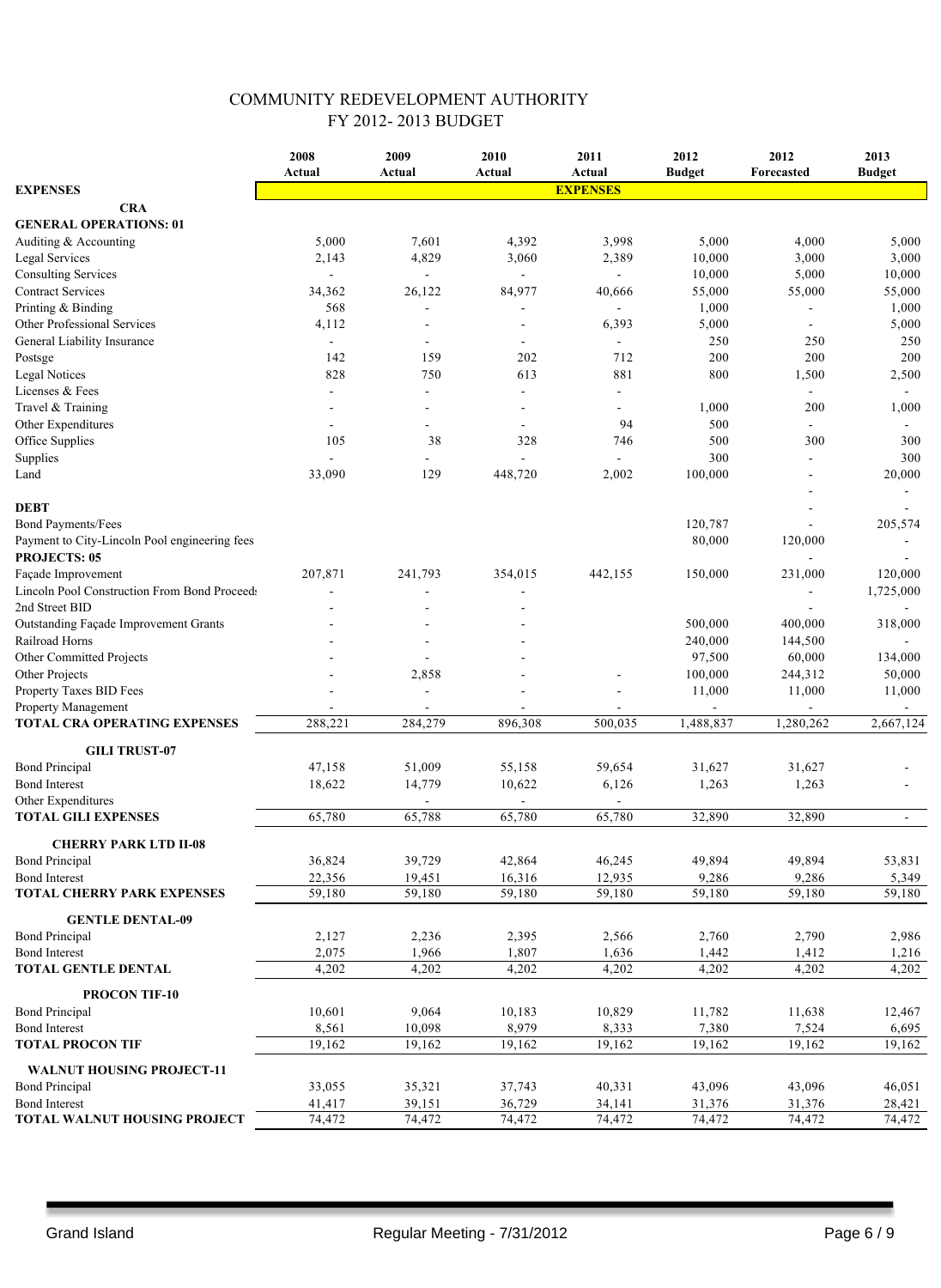|                                                                                                             | 2008<br>Actual           | 2009<br>Actual           | 2010<br>Actual                              | 2011<br>Actual           | 2012<br><b>Budget</b>             | 2012<br>Forecasted       | 2013<br><b>Budget</b> |
|-------------------------------------------------------------------------------------------------------------|--------------------------|--------------------------|---------------------------------------------|--------------------------|-----------------------------------|--------------------------|-----------------------|
| <b>BRUNS PET GROOMING-12</b><br><b>Bond Principal</b><br><b>Bond Interest</b>                               | 9,536                    | 9,575                    | 10,502                                      | 6,727                    | 11,000                            | 13,170                   | 13,500                |
| <b>TOTAL BRUNS PET GROOMING</b>                                                                             | 9,536                    | 9,575                    | 10,502                                      | 6,727                    | 11,000                            | 13,170                   | 13,500                |
| <b>GIRARD VET CLINIC-13</b><br><b>Bond Principal</b><br><b>Bond Interest</b>                                | 6,242                    | 4,940                    | 13,855                                      | 350                      | 14,000                            | 14,037                   | 14,500                |
| TOTAL GIRARD VET CLINIC                                                                                     | 6,242                    | 4,940                    | 13,855                                      | 350                      | 14,000                            | 14,037                   | 14,500                |
| <b>GEDDES ST APTS - PROCON-14</b><br><b>Bond Principal</b><br><b>Bond Interest</b>                          |                          | 1,195                    | 14,809                                      | 29,185                   | 30,000                            | 28,591                   | 30,000                |
| <b>TOTAL GEDDES ST APTS - PROCON</b>                                                                        |                          | 1,195                    | 14,809                                      | 29,185                   | 30,000                            | 28,591                   | 30,000                |
| <b>SOUTHEAST CROSSINGS-15</b><br><b>Bond Principal</b><br><b>Bond Interest</b>                              |                          | 8,866                    | 12,109                                      | 12,200                   | 14,000                            | 8,674                    | 12,000                |
| <b>TOTAL SOUTHEAST CROSSINGS</b>                                                                            | $\mathbf{r}$             | 8,866                    | 12,109                                      | 12,200                   | 14.000                            | 8,674                    | 12,000                |
| <b>POPLAR STREET WATER-16</b><br>Auditing & Accounting<br><b>Contract Services</b><br><b>Bond Principal</b> |                          |                          | 1,000<br>89,899<br>$\overline{\phantom{a}}$ | 38,129<br>÷,             | 1,000                             | 1,826                    | 2,500                 |
| <b>Bond Interest</b>                                                                                        |                          |                          |                                             |                          |                                   |                          |                       |
| <b>TOTAL POPLAR STREET WATER</b>                                                                            |                          |                          | 90,899                                      | 38,129                   | 1,000                             | 1,826                    | 2,500                 |
| <b>CASEY'S FIVE POINTS-17</b><br><b>Bond Principal</b><br><b>Bond Interest</b>                              |                          |                          |                                             | 4,429                    | 15,000                            | 8,670                    | 10,000                |
| <b>TOTAL CASEY'S FIVE POINTS</b>                                                                            | $\blacksquare$           | $\overline{\phantom{a}}$ | $\blacksquare$                              | 4,429                    | 15,000                            | 8,670                    | 10,000                |
| <b>SOUTHPOINTE HOTEL-18</b><br><b>Bond Principal</b><br><b>Bond Interest</b>                                |                          |                          |                                             | 41,479                   | 22,000                            | 88,000                   | 90,000                |
| <b>TOTAL SOUTHPOINTE HOTEL</b>                                                                              | $\mathbf{r}$             | $\blacksquare$           | $\blacksquare$                              | 41,479                   | 22,000                            | 88,000                   | 90,000                |
| <b>TODD ENCK PROJECT - 19</b><br><b>Bond Principal</b><br><b>Bond Interest</b>                              |                          |                          |                                             | 1,622                    | 5,500                             | 3,126                    | 2,500                 |
| <b>TOTAL TODD ENCK PROJECT</b>                                                                              | $\blacksquare$           | $\overline{\phantom{a}}$ | $\blacksquare$                              | 1,622                    | 5,500                             | 3,126                    | 2,500                 |
| <b>SKAGWAY - 20</b><br>Auditing & Accounting<br><b>Bond Principal</b>                                       |                          |                          |                                             | 1,000                    |                                   |                          | 55,000                |
| <b>Bond Interest</b>                                                                                        |                          |                          |                                             |                          |                                   |                          |                       |
| <b>TOTAL SKAGWAY</b>                                                                                        | ÷                        | $\blacksquare$           | $\blacksquare$                              | 1,000                    | $\sim$                            | $\sim$                   | 55,000                |
| JOHN SCHULTE CONSTRUCTION-21<br><b>Bond Principal</b><br><b>Bond Interest</b>                               |                          |                          |                                             |                          | 3,000                             | 4,448                    | 6,000                 |
| TOTAL JOHN SCHULTE CONSTRUCTION                                                                             |                          |                          |                                             |                          | 3,000                             | 4,448                    | 6,000                 |
| PHARMACY PROPERTIES INC-22<br><b>Bond Principal</b><br><b>Bond Interest</b>                                 |                          |                          |                                             |                          | 8,000                             | 5,347                    | 11,000                |
| <b><i>FOTAL PHARMACY PROPERTIES INC</i></b>                                                                 |                          |                          |                                             | $\blacksquare$           | 8,000                             | 5,347                    | 11,000                |
| <b>KEN-RAY LLC-23</b><br><b>Bond Principal</b><br><b>Bond Interest</b>                                      |                          |                          |                                             | $\overline{\phantom{a}}$ | 5,000<br>$\overline{\phantom{a}}$ |                          | 34,000                |
| TOTAL KEN-RAY LLC                                                                                           | $\overline{\phantom{a}}$ | $\overline{\phantom{a}}$ | $\overline{\phantom{a}}$                    | $\blacksquare$           | 5,000                             | $\overline{\phantom{a}}$ | 34,000                |
| <b>TOTAL EXPENSES</b>                                                                                       | 526,795                  | 531,658                  | 1,261,276                                   | 857,952                  | 1,807,243                         | 1,646,057                | 3,105,140             |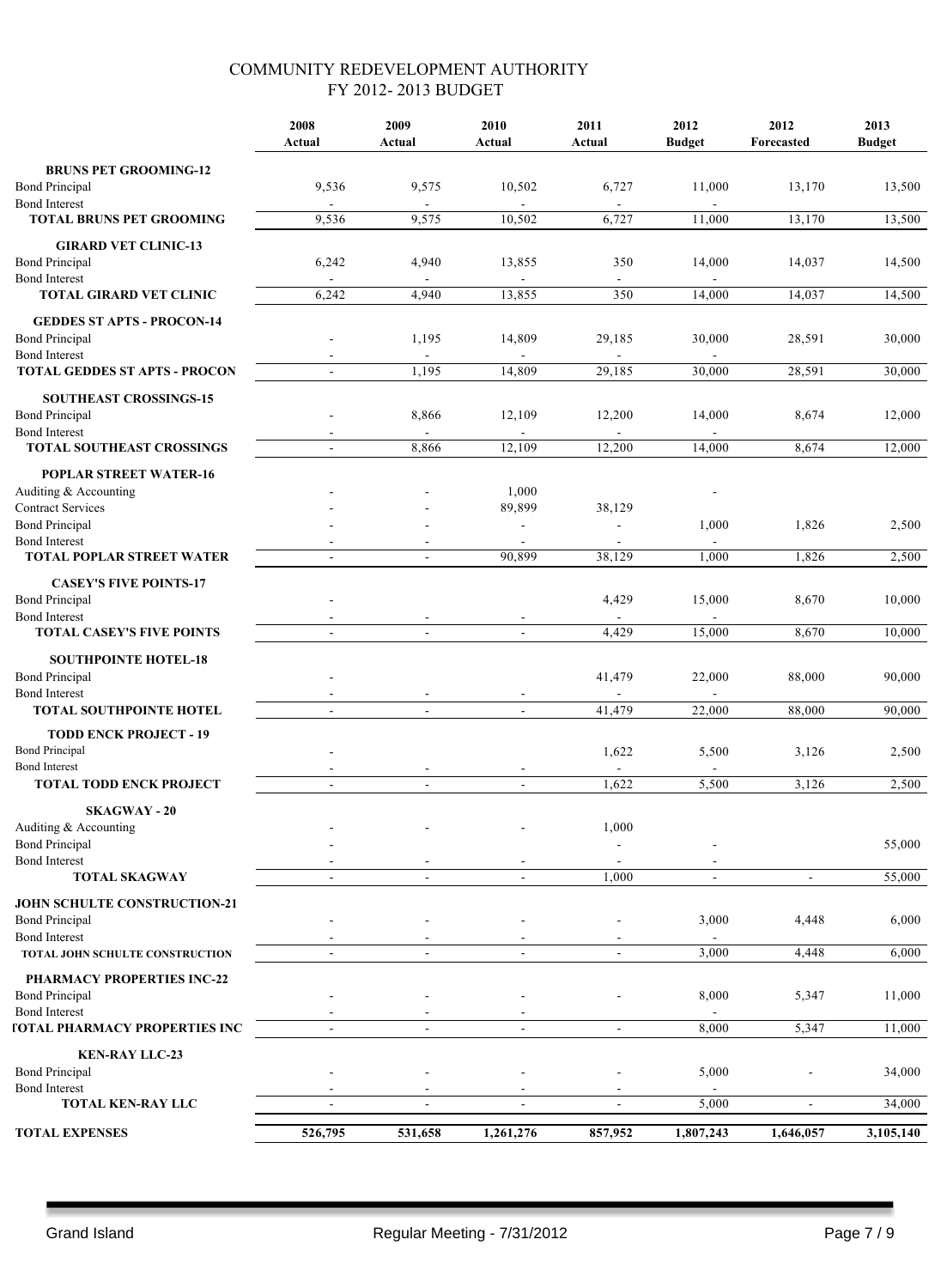|       | 59400   |
|-------|---------|
|       | 60000   |
|       | 70443   |
|       | 200000  |
|       | 144500  |
| Total | 534343  |
|       |         |
|       | 100000  |
|       | 100000  |
|       | 96312   |
|       | 48000   |
|       | 200000  |
|       | 80000   |
| Total | 624312  |
| Total | 1158655 |
|       |         |

#### **Outstanding Projects due in 2013**

| Façade        |       |        |
|---------------|-------|--------|
| Skagway       |       | 100000 |
| Grand         |       | 100000 |
| Chocolate Bar |       | 118000 |
|               |       | 318000 |
| <b>Other</b>  |       |        |
| Downtown      |       | 37500  |
| Fonner        |       | 96500  |
|               |       | 134000 |
|               | Total | 452000 |

#### **TIF Projects to Add**

Skagway Arnold Wenn Token Properties LLC (Ruby) Stratford Plaza LLC EIG Grand Island LLC